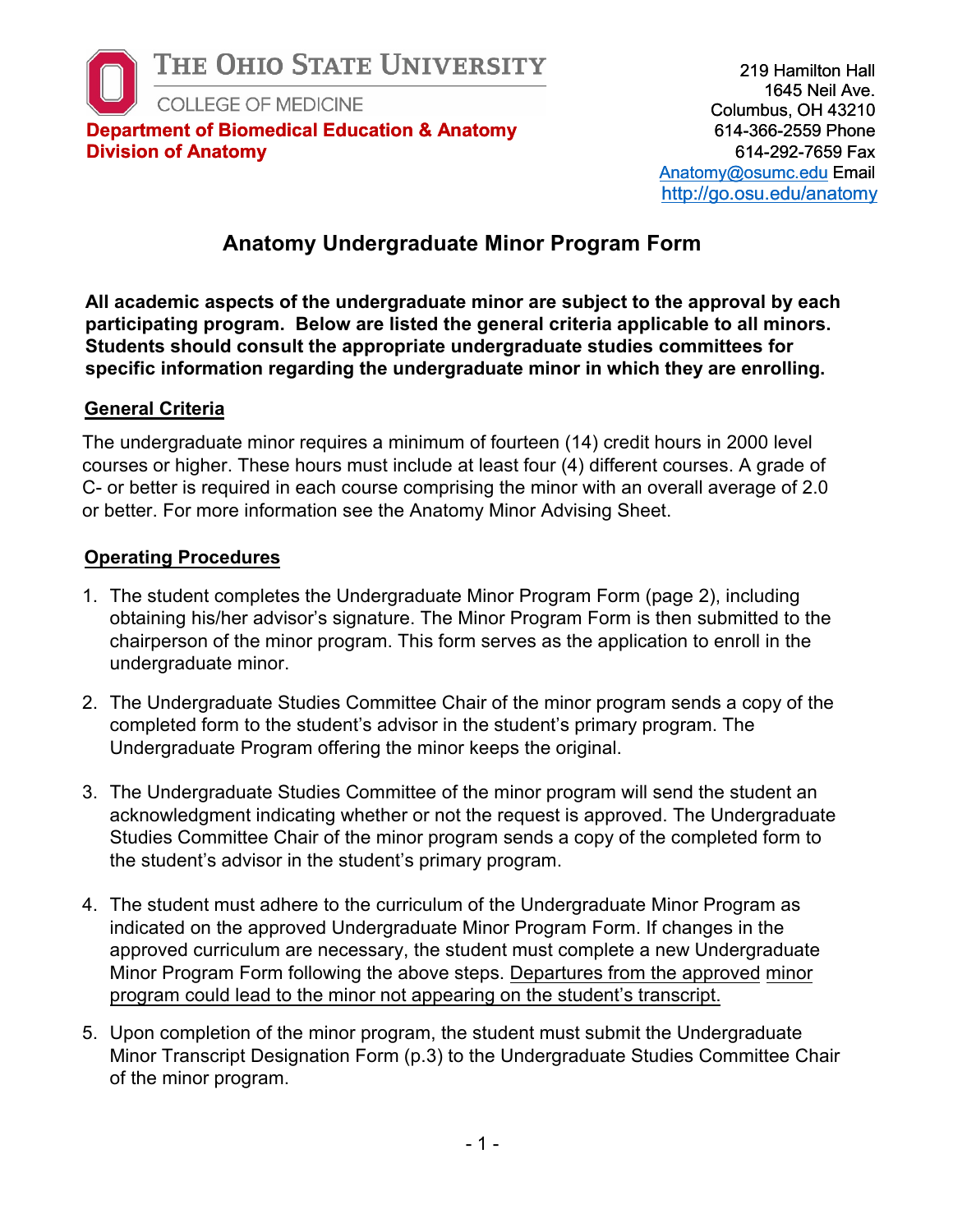| <b>Division of Anatomy</b>                       | THE OHIO STATE UNIVERSITY<br><b>COLLEGE OF MEDICINE</b><br><b>Department of Biomedical Education &amp; Anatomy</b>   |                              | 219 Hamilton Hall<br>1645 Neil Ave.<br>Columbus, OH 43210<br>614-366-2559 Phone<br>614-292-7659 Fax<br>Anatomy@osumc.edu Email<br>http://go.osu.edu/anatomy |
|--------------------------------------------------|----------------------------------------------------------------------------------------------------------------------|------------------------------|-------------------------------------------------------------------------------------------------------------------------------------------------------------|
| <b>Student</b>                                   |                                                                                                                      | <b>OSU Email</b><br>Address: | <u> 1989 - Johann Stein, fransk politiker (</u>                                                                                                             |
| 9 digit                                          |                                                                                                                      | Last 10 digits               |                                                                                                                                                             |
|                                                  |                                                                                                                      |                              | Expected<br>graduation term:                                                                                                                                |
|                                                  | Anatomy Undergraduate Minor Program of Study                                                                         |                              |                                                                                                                                                             |
| <b>Department</b>                                | Course #                                                                                                             | <b>Course Title</b>          | # Credit Hours                                                                                                                                              |
|                                                  |                                                                                                                      |                              |                                                                                                                                                             |
|                                                  |                                                                                                                      |                              |                                                                                                                                                             |
|                                                  |                                                                                                                      |                              |                                                                                                                                                             |
|                                                  |                                                                                                                      |                              |                                                                                                                                                             |
|                                                  |                                                                                                                      |                              |                                                                                                                                                             |
|                                                  |                                                                                                                      |                              |                                                                                                                                                             |
|                                                  |                                                                                                                      |                              |                                                                                                                                                             |
|                                                  |                                                                                                                      |                              |                                                                                                                                                             |
|                                                  |                                                                                                                      |                              | $\boldsymbol{0}$<br>Total Hours:                                                                                                                            |
| <b>Student Signature:</b>                        | <u> 1980 - Antonio Alemania, prima postala de la provincia de la provincia de la provincia de la provincia de la</u> |                              | Date:                                                                                                                                                       |
| <b>Advisor Signature:</b>                        |                                                                                                                      |                              | Date: <u>_________</u>                                                                                                                                      |
| <b>Undergraduate Studies</b><br>Chair Signature: |                                                                                                                      |                              | Date: <b>Date</b>                                                                                                                                           |